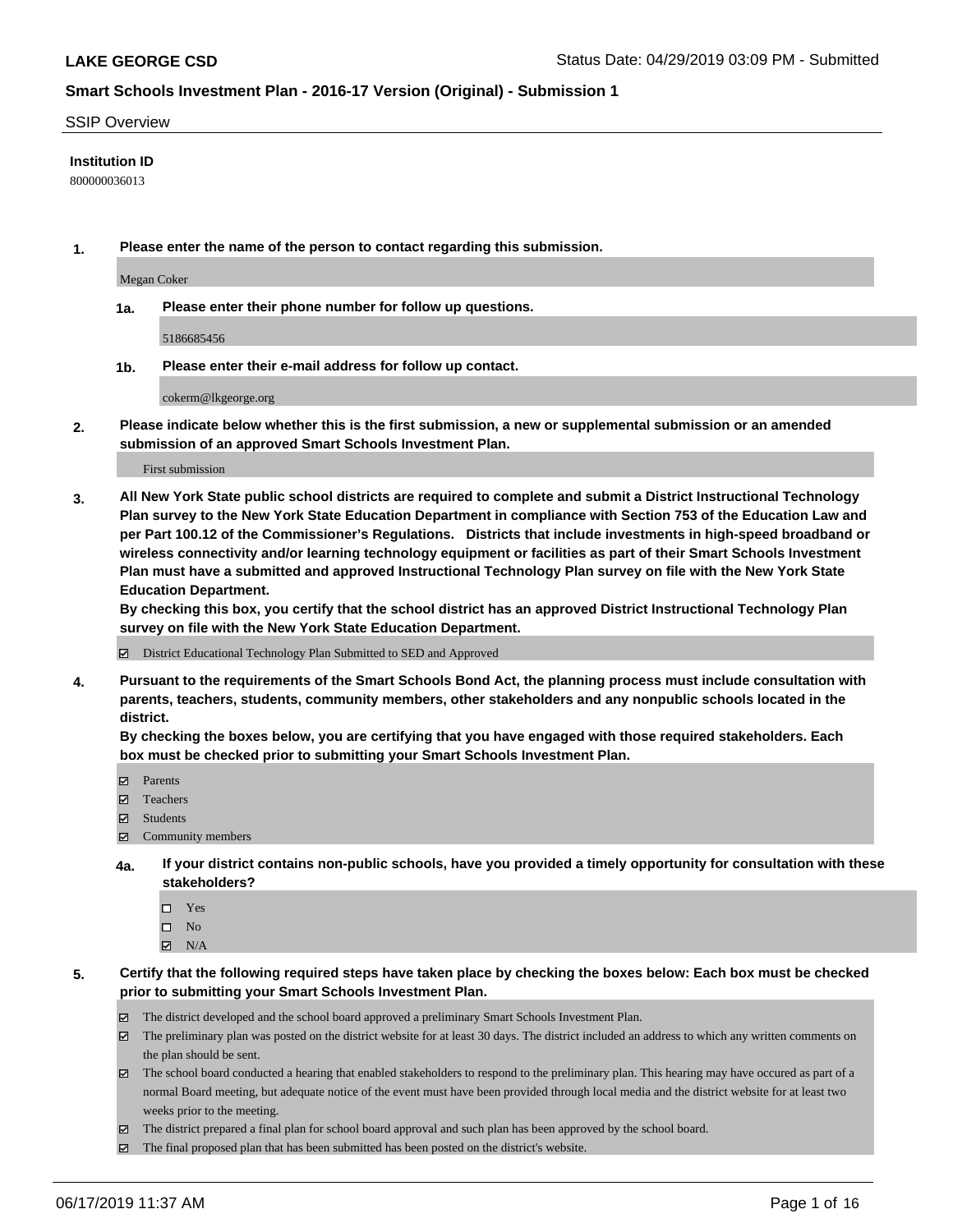SSIP Overview

**5a. Please upload the proposed Smart Schools Investment Plan (SSIP) that was posted on the district's website, along with any supporting materials. Note that this should be different than your recently submitted Educational Technology Survey. The Final SSIP, as approved by the School Board, should also be posted on the website and remain there during the course of the projects contained therein.**

Smart Schools Plan LGCSD.pdf

**5b. Enter the webpage address where the final Smart Schools Investment Plan is posted. The Plan should remain posted for the life of the included projects.**

https://www.lkgeorge.org/domain/77

**6. Please enter an estimate of the total number of students and staff that will benefit from this Smart Schools Investment Plan based on the cumulative projects submitted to date.**

942

**7. An LEA/School District may partner with one or more other LEA/School Districts to form a consortium to pool Smart Schools Bond Act funds for a project that meets all other Smart School Bond Act requirements. Each school district participating in the consortium will need to file an approved Smart Schools Investment Plan for the project and submit a signed Memorandum of Understanding that sets forth the details of the consortium including the roles of each respective district.**

 $\Box$  The district plans to participate in a consortium to partner with other school district(s) to implement a Smart Schools project.

### **8. Please enter the name and 6-digit SED Code for each LEA/School District participating in the Consortium.**

| <b>Partner LEA/District</b> | <b>ISED BEDS Code</b> |
|-----------------------------|-----------------------|
| (No Response)               | (No Response)         |

#### **9. Please upload a signed Memorandum of Understanding with all of the participating Consortium partners.**

(No Response)

**10. Your district's Smart Schools Bond Act Allocation is:**

\$229,532

**11. Enter the budget sub-allocations by category that you are submitting for approval at this time. If you are not budgeting SSBA funds for a category, please enter 0 (zero.) If the value entered is \$0, you will not be required to complete that survey question.**

|                                       | Sub-<br><b>Allocations</b> |
|---------------------------------------|----------------------------|
| School Connectivity                   | 189,635                    |
| Connectivity Projects for Communities | 0                          |
| Classroom Technology                  | 0                          |
| Pre-Kindergarten Classrooms           | 0                          |
| Replace Transportable Classrooms      | 0                          |
| High-Tech Security Features           | 0                          |
| Totals:                               | 189,635                    |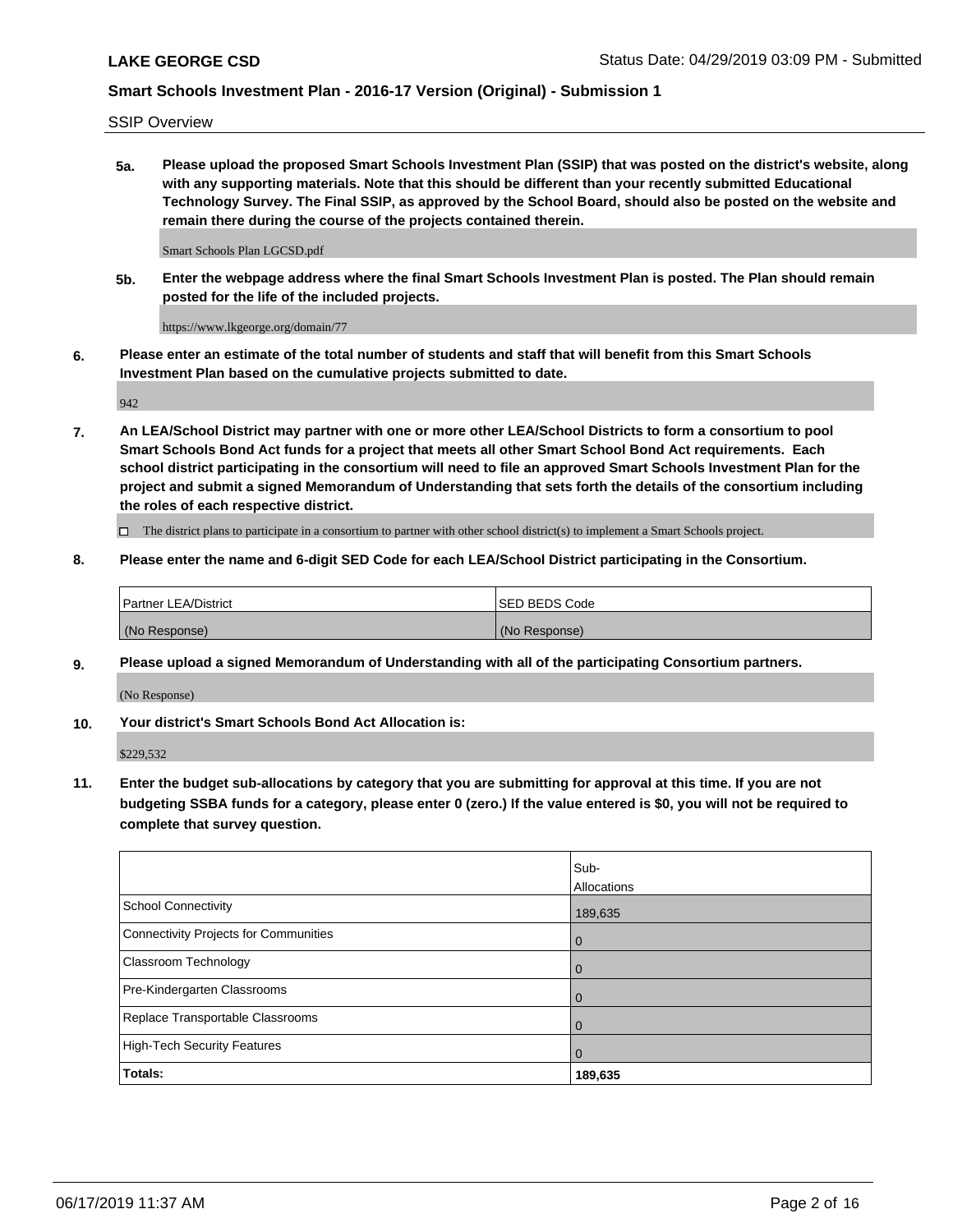School Connectivity

- **1. In order for students and faculty to receive the maximum benefit from the technology made available under the Smart Schools Bond Act, their school buildings must possess sufficient connectivity infrastructure to ensure that devices can be used during the school day. Smart Schools Investment Plans must demonstrate that:**
	- **• sufficient infrastructure that meets the Federal Communications Commission's 100 Mbps per 1,000 students standard currently exists in the buildings where new devices will be deployed, or**
	- **• is a planned use of a portion of Smart Schools Bond Act funds, or**
	- **• is under development through another funding source.**

**Smart Schools Bond Act funds used for technology infrastructure or classroom technology investments must increase the number of school buildings that meet or exceed the minimum speed standard of 100 Mbps per 1,000 students and staff within 12 months. This standard may be met on either a contracted 24/7 firm service or a "burstable" capability. If the standard is met under the burstable criteria, it must be:**

**1. Specifically codified in a service contract with a provider, and**

**2. Guaranteed to be available to all students and devices as needed, particularly during periods of high demand, such as computer-based testing (CBT) periods.**

**Please describe how your district already meets or is planning to meet this standard within 12 months of plan submission.**

Our internet service exceeds the Federal Communications Commission's standards. We are currently running 200 Mpbs for 774 students.

**1a. If a district believes that it will be impossible to meet this standard within 12 months, it may apply for a waiver of this requirement, as described on the Smart Schools website. The waiver must be filed and approved by SED prior to submitting this survey.**

 $\Box$  By checking this box, you are certifying that the school district has an approved waiver of this requirement on file with the New York State Education Department.

#### **2. Connectivity Speed Calculator (Required)**

|                  | l Number of<br><b>Students</b> | Multiply by<br>100 Kbps | Divide by 1000 Current Speed<br>to Convert to<br>Required<br>Speed in Mb | lin Mb | Expected<br>Speed to be<br>Attained Within Required<br>12 Months | <b>Expected Date</b><br>When<br>Speed Will be<br><b>Met</b> |
|------------------|--------------------------------|-------------------------|--------------------------------------------------------------------------|--------|------------------------------------------------------------------|-------------------------------------------------------------|
| Calculated Speed | 774                            | 77.400                  | 77.4                                                                     | 200    | 200                                                              | Met                                                         |

### **3. Describe how you intend to use Smart Schools Bond Act funds for high-speed broadband and/or wireless connectivity projects in school buildings.**

Funds will be used to purchase new network infrastructure that has higher switching fabric capacity, allowing more devices to be connected to the network at once and/or allowing higher speeds for the existing number of devices on the network.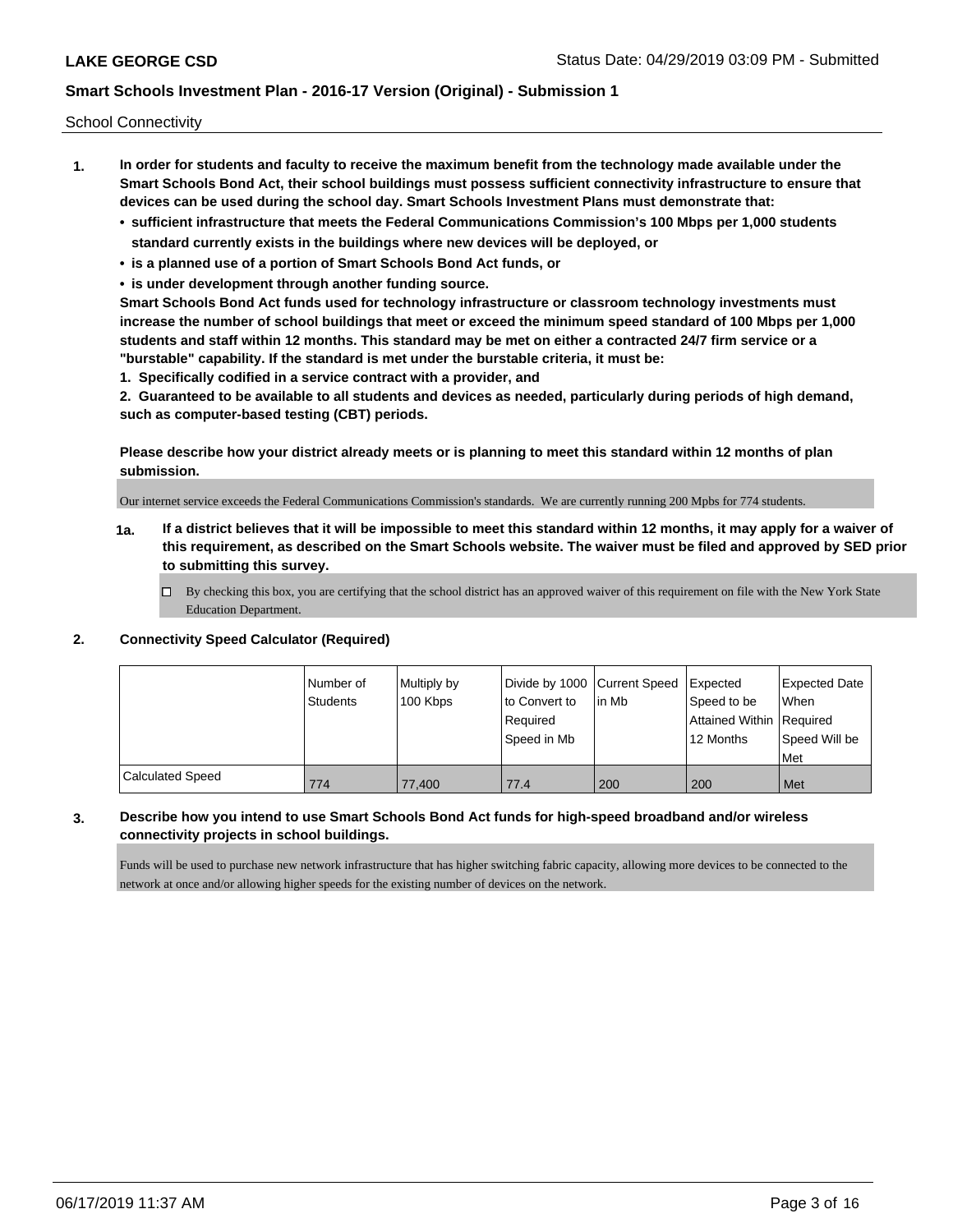School Connectivity

**4. Describe the linkage between the district's District Instructional Technology Plan and the proposed projects. (There should be a link between your response to this question and your response to Question 1 in Part E. Curriculum and Instruction "What are the district's plans to use digital connectivity and technology to improve teaching and learning?)**

In 2013 Lake George began to evaluate the need for a 1:1 program. The research and evaluation process led to the weLearn initiative; a 1:1 program that provides every student in grade 1-12 with access to a personal device connected to the district network and internet. Students can connect these devices wirelessly throughout the district. Students in grade 1-4 utilize iPads and students in grades 5-12 utilize MacBooks. Additionally, students in grades 7-12 can take their MacBook home.

The weLearn initiative supports instructional shifts by allowing students and teachers access to a variety of information sources, and opportunities to communicate, collaborate and create in authentic learning environments.

HOW:

- The opportunity to seek and access information and multiple resources.
- The opportunity to work collaboratively with other students, teacher, and with people outside the school community.
- The opportunity for students to use technology as a tool that redefines how they learn...student driven/teacher coach
- The opportunity for students to create and showcase their learning through digital means... movie making, publis an iBook, develop a presentation, etc.
- The opportunity toe empower students to advocate fro their own educational opportunities (individualized/differentiated instruction) .
- The opportunity to provide ALL students with technological exposure, experience and skills to enable them to learn, compete, and succeed in the 21st century.

WeLearn is meant to bolster student communication and collaboration to create a more meaningful learning environment and support inquiry-based learning.

**5. If the district wishes to have students and staff access the Internet from wireless devices within the school building, or in close proximity to it, it must first ensure that it has a robust Wi-Fi network in place that has sufficient bandwidth to meet user demand.**

#### **Please describe how you have quantified this demand and how you plan to meet this demand.**

OUr district currently has a 1:1 program for students and staff throughout the district. Our wireless network includes wireless access points in each office and learning space. Utilizing network management software we monitor the bandwidth of each access point. Based on this data we are meeting the current needs of the district with some room for growth. The Smart Bonds Funds will support extended growth potential and E-Rate monies will help upgrade the wireless access points as needed.

### **6. As indicated on Page 5 of the guidance, the Office of Facilities Planning will have to conduct a preliminary review of all capital projects, including connectivity projects.**

**Please indicate on a separate row each project number given to you by the Office of Facilities Planning.**

| Proiect Number  |  |
|-----------------|--|
| 630701047999BA1 |  |

**7. Certain high-tech security and connectivity infrastructure projects may be eligible for an expedited review process as determined by the Office of Facilities Planning.**

**Was your project deemed eligible for streamlined review?**

Yes

- **7a. Districts that choose the Streamlined Review Process will be required to certify that they have reviewed all installations with their licensed architect or engineer of record and provide that person's name and license number. The licensed professional must review the products and proposed method of installation prior to implementation and review the work during and after completion in order to affirm that the work was codecompliant, if requested.**
	- I certify that I have reviewed all installations with a licensed architect or engineer of record.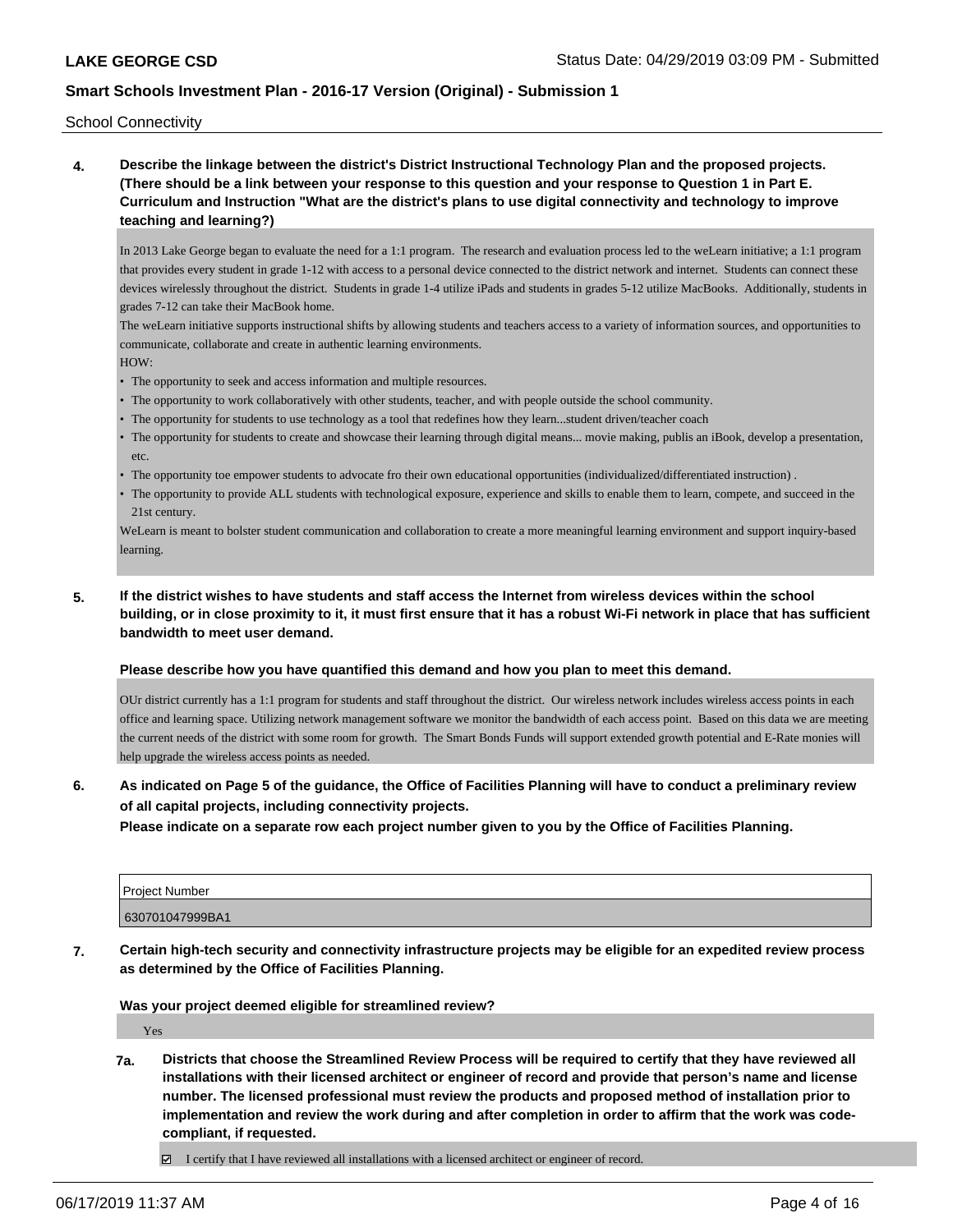School Connectivity

**8. Include the name and license number of the architect or engineer of record.**

| Name           | License Number |
|----------------|----------------|
| Garrett Hamlin | 30484          |

**9. If you are submitting an allocation for School Connectivity complete this table. Note that the calculated Total at the bottom of the table must equal the Total allocation for this category that you entered in the SSIP Overview overall budget.** 

|                                                   | Sub-              |
|---------------------------------------------------|-------------------|
|                                                   | <b>Allocation</b> |
| Network/Access Costs                              | 74,241            |
| <b>Outside Plant Costs</b>                        | (No Response)     |
| <b>School Internal Connections and Components</b> | 115,394           |
| <b>Professional Services</b>                      | (No Response)     |
| Testing                                           | (No Response)     |
| <b>Other Upfront Costs</b>                        | (No Response)     |
| <b>Other Costs</b>                                | (No Response)     |
| Totals:                                           | 189,635           |

**10. Please detail the type, quantity, per unit cost and total cost of the eligible items under each sub-category. This is especially important for any expenditures listed under the "Other" category. All expenditures must be eligible for tax-exempt financing to be reimbursed through the SSBA. Sufficient detail must be provided so that we can verify this is the case. If you have any questions, please contact us directly through smartschools@nysed.gov. NOTE: Wireless Access Points should be included in this category, not under Classroom Educational Technology, except those that will be loaned/purchased for nonpublic schools.**

| Select the allowable expenditure | Item to be purchased                        | Quantity       | Cost per Item | <b>Total Cost</b> |
|----------------------------------|---------------------------------------------|----------------|---------------|-------------------|
| type.                            |                                             |                |               |                   |
| Repeat to add another item under |                                             |                |               |                   |
| each type.                       |                                             |                |               |                   |
| Network/Access Costs             | Catalyst 9500 40-port 10 gig switch         | 2              | 12,597        | 25,194            |
| Network/Access Costs             | 950W AC Power Supply                        | 2              | 1,071         | 2,142             |
| <b>Connections/Components</b>    | 10G Base-LR SFP Module                      | $\overline{4}$ | 969           | 3,876             |
| <b>Connections/Components</b>    | 10G Base - LRM SFP Module                   | 31             | 508           | 15,731            |
| <b>Connections/Components</b>    | 10G Base - CU SFP+Cable                     | 11             | 51            | 561               |
| Network/Access Costs             | 1000 Base-T SFP Transceiver                 | 2              | 201           | 403               |
| <b>Connections/Components</b>    | Catalyst 2960-X 48Gig PoE                   | 22             | 4,077         | 89,694            |
| <b>Connections/Components</b>    | Catalyser 2960-X Flex Stack Plus<br>Module  | 9              | 609           | 5,481             |
| <b>Connections/Components</b>    | Cisco Flex Stack Cable                      |                | 51            | 51                |
| Network/Access Costs             | Cisco Catalyst 3850 12 port 10Gig<br>Switch |                | 6,885         | 6,885             |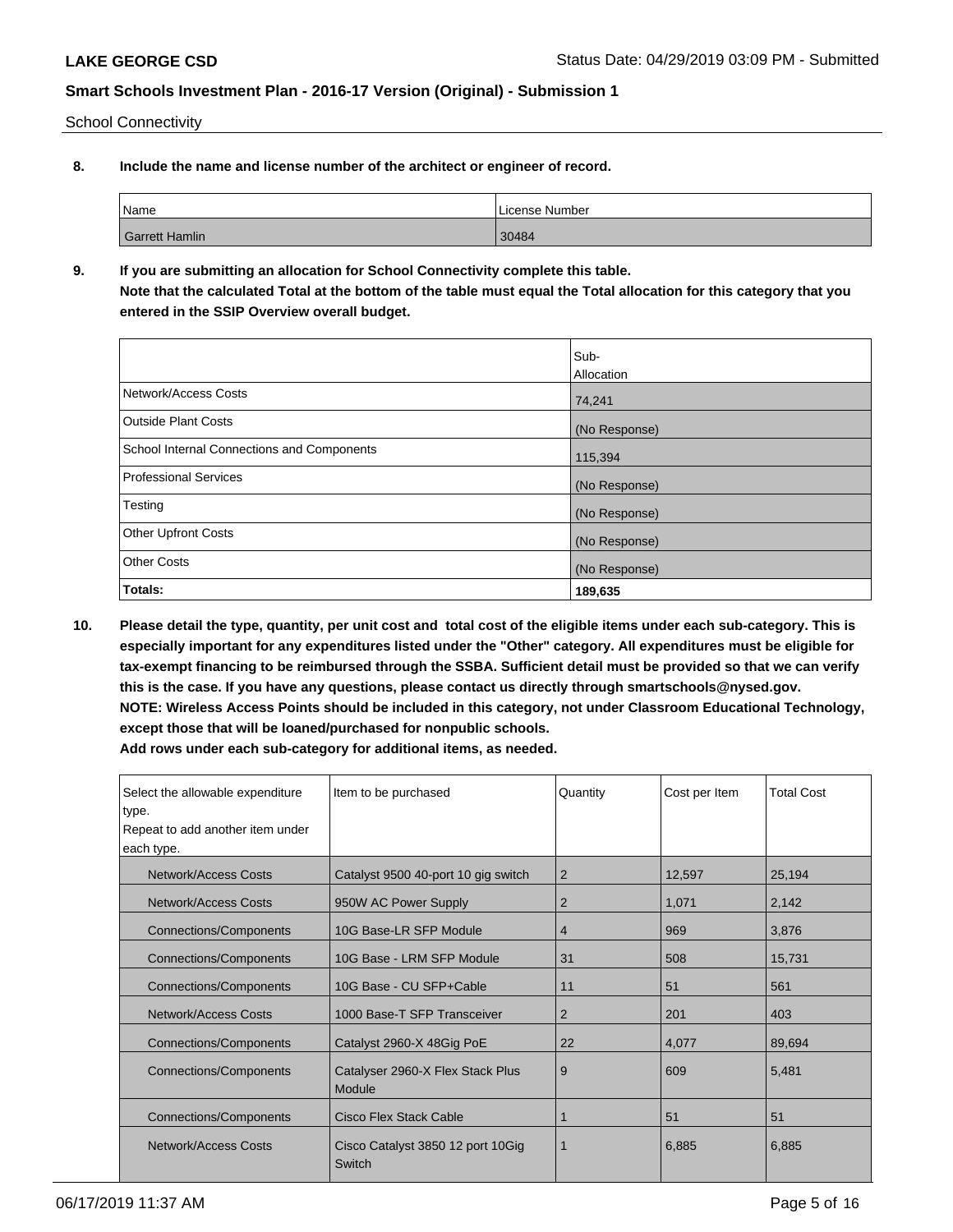School Connectivity

| Select the allowable expenditure | Item to be purchased                                             | Quantity | Cost per Item | <b>Total Cost</b> |
|----------------------------------|------------------------------------------------------------------|----------|---------------|-------------------|
| type.                            |                                                                  |          |               |                   |
| Repeat to add another item under |                                                                  |          |               |                   |
| each type.                       |                                                                  |          |               |                   |
| Network/Access Costs             | 350 AC Config Power Supply                                       |          | 332           | 332               |
| Network/Access Costs             | Smart UPS X 2200VA, Network<br>Management Card, External Battery | 8        | 2,422         | 19,377            |
| Network/Access Costs             | APC Smart-UPS X 3000VA, APC<br>Smart UPS X 120V External Battery | 2        | 3,195         | 6,391             |
| Network/Access Costs             | APC Smart UPS SRT 10kVA RM                                       |          | 7,765         | 7,765             |
| Network/Access Costs             | APC Smart UPS SRT 192V                                           | 5        | 1,150         | 5,752             |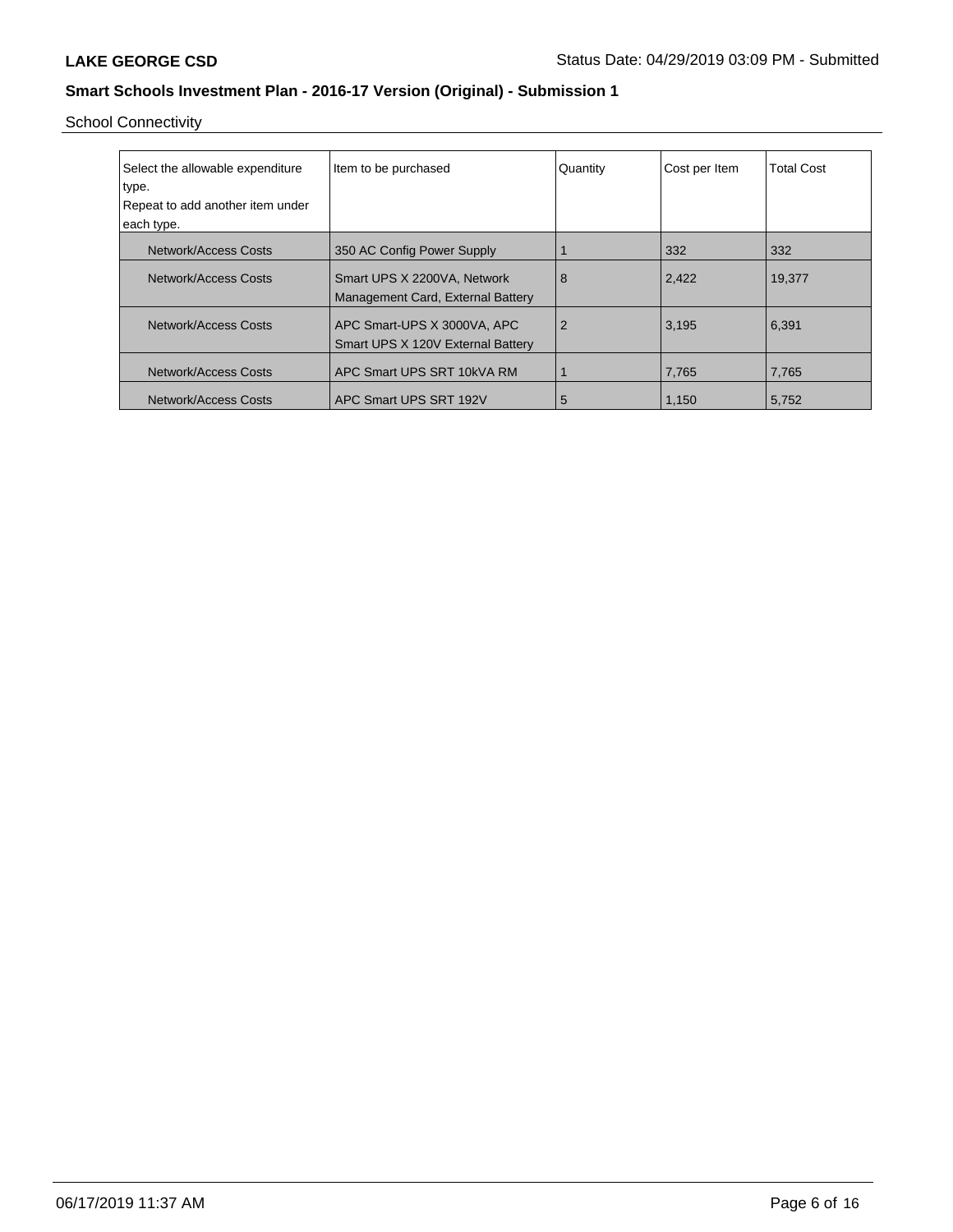Community Connectivity (Broadband and Wireless)

**1. Describe how you intend to use Smart Schools Bond Act funds for high-speed broadband and/or wireless connectivity projects in the community.**

(No Response)

**2. Please describe how the proposed project(s) will promote student achievement and increase student and/or staff access to the Internet in a manner that enhances student learning and/or instruction outside of the school day and/or school building.**

(No Response)

**3. Community connectivity projects must comply with all the necessary local building codes and regulations (building and related permits are not required prior to plan submission).**

 $\Box$  I certify that we will comply with all the necessary local building codes and regulations.

**4. Please describe the physical location of the proposed investment.**

(No Response)

**5. Please provide the initial list of partners participating in the Community Connectivity Broadband Project, along with their Federal Tax Identification (Employer Identification) number.**

| <b>Project Partners</b> | <sup>I</sup> Federal ID # |
|-------------------------|---------------------------|
| (No Response)           | (No Response)             |

**6. If you are submitting an allocation for Community Connectivity, complete this table.**

**Note that the calculated Total at the bottom of the table must equal the Total allocation for this category that you entered in the SSIP Overview overall budget.**

|                                    | Sub-Allocation |
|------------------------------------|----------------|
| Network/Access Costs               | (No Response)  |
| <b>Outside Plant Costs</b>         | (No Response)  |
| <b>Tower Costs</b>                 | (No Response)  |
| <b>Customer Premises Equipment</b> | (No Response)  |
| <b>Professional Services</b>       | (No Response)  |
| Testing                            | (No Response)  |
| <b>Other Upfront Costs</b>         | (No Response)  |
| <b>Other Costs</b>                 | (No Response)  |
| Totals:                            | 0              |

**7. Please detail the type, quantity, per unit cost and total cost of the eligible items under each sub-category. This is especially important for any expenditures listed under the "Other" category. All expenditures must be capital-bond eligible to be reimbursed through the SSBA. If you have any questions, please contact us directly through smartschools@nysed.gov.**

| Select the allowable expenditure | Item to be purchased | Quantity      | Cost per Item | <b>Total Cost</b> |
|----------------------------------|----------------------|---------------|---------------|-------------------|
| type.                            |                      |               |               |                   |
| Repeat to add another item under |                      |               |               |                   |
| each type.                       |                      |               |               |                   |
| (No Response)                    | (No Response)        | (No Response) | (No Response) | (No Response)     |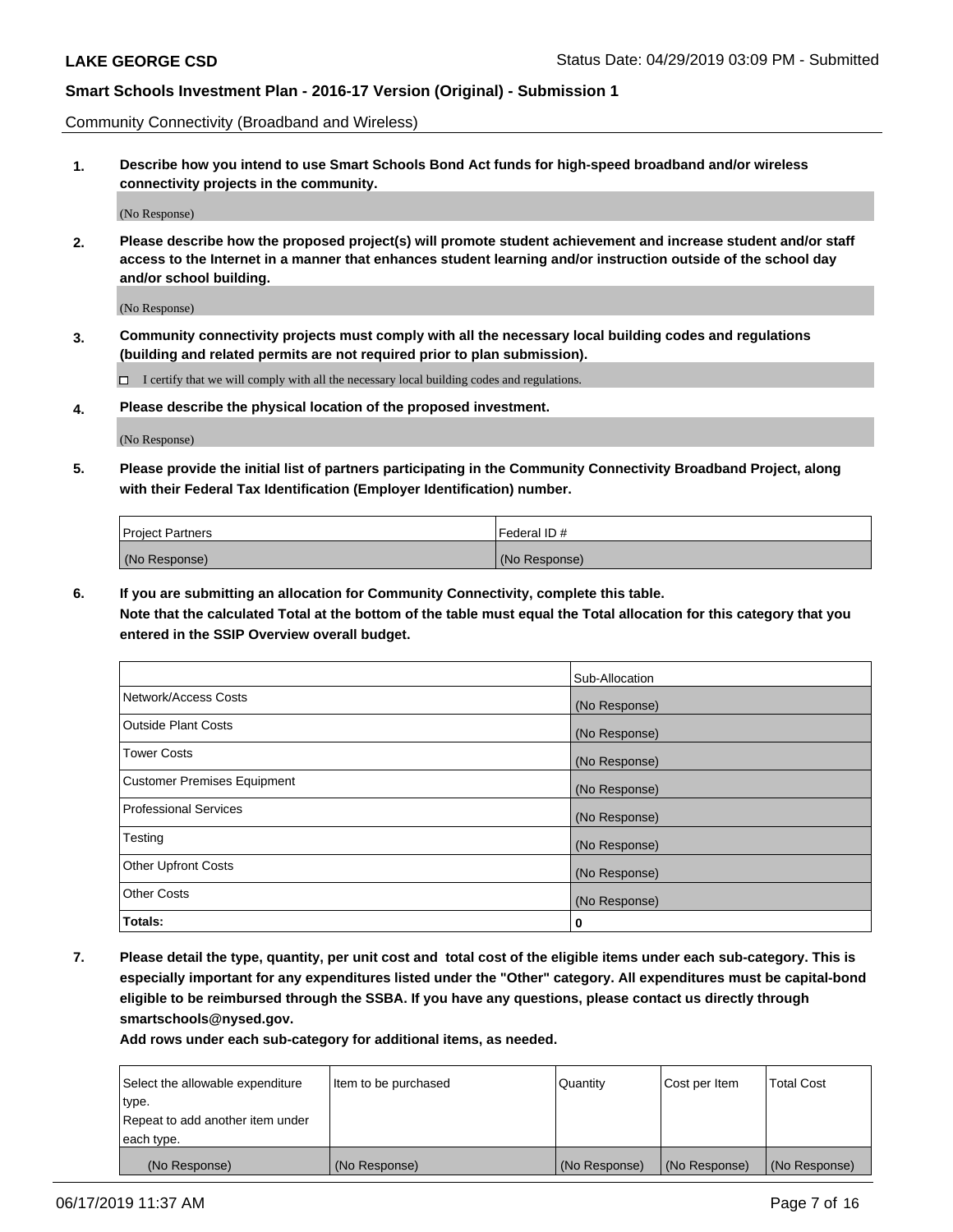#### Classroom Learning Technology

**1. In order for students and faculty to receive the maximum benefit from the technology made available under the Smart Schools Bond Act, their school buildings must possess sufficient connectivity infrastructure to ensure that devices can be used during the school day. Smart Schools Investment Plans must demonstrate that sufficient infrastructure that meets the Federal Communications Commission's 100 Mbps per 1,000 students standard currently exists in the buildings where new devices will be deployed, or is a planned use of a portion of Smart Schools Bond Act funds, or is under development through another funding source. Smart Schools Bond Act funds used for technology infrastructure or classroom technology investments must increase the number of school buildings that meet or exceed the minimum speed standard of 100 Mbps per 1,000 students and staff within 12 months. This standard may be met on either a contracted 24/7 firm service or a**

**"burstable" capability. If the standard is met under the burstable criteria, it must be:**

**1. Specifically codified in a service contract with a provider, and**

**2. Guaranteed to be available to all students and devices as needed, particularly during periods of high demand, such as computer-based testing (CBT) periods.**

**Please describe how your district already meets or is planning to meet this standard within 12 months of plan submission.**

(No Response)

- **1a. If a district believes that it will be impossible to meet this standard within 12 months, it may apply for a waiver of this requirement, as described on the Smart Schools website. The waiver must be filed and approved by SED prior to submitting this survey.**
	- By checking this box, you are certifying that the school district has an approved waiver of this requirement on file with the New York State Education Department.

#### **2. Connectivity Speed Calculator (Required)**

|                         | I Number of<br>Students | Multiply by<br>100 Kbps | to Convert to<br>Required<br>Speed in Mb | Divide by 1000 Current Speed Expected<br>lin Mb | Speed to be<br>Attained Within Required<br>12 Months | <b>Expected Date</b><br>When<br>Speed Will be<br>Met |
|-------------------------|-------------------------|-------------------------|------------------------------------------|-------------------------------------------------|------------------------------------------------------|------------------------------------------------------|
| <b>Calculated Speed</b> | (No<br>Response)        | (No Response)           | (No<br>Response)                         | (No<br>Response)                                | (No<br>Response)                                     | (No<br>Response)                                     |

**3. If the district wishes to have students and staff access the Internet from wireless devices within the school building, or in close proximity to it, it must first ensure that it has a robust Wi-Fi network in place that has sufficient bandwidth to meet user demand.**

**Please describe how you have quantified this demand and how you plan to meet this demand.**

(No Response)

**4. All New York State public school districts are required to complete and submit an Instructional Technology Plan survey to the New York State Education Department in compliance with Section 753 of the Education Law and per Part 100.12 of the Commissioner's Regulations.**

**Districts that include educational technology purchases as part of their Smart Schools Investment Plan must have a submitted and approved Instructional Technology Plan survey on file with the New York State Education Department.**

- $\Box$  By checking this box, you are certifying that the school district has an approved Instructional Technology Plan survey on file with the New York State Education Department.
- **5. Describe the devices you intend to purchase and their compatibility with existing or planned platforms or systems. Specifically address the adequacy of each facility's electrical, HVAC and other infrastructure necessary to install and support the operation of the planned technology.**

(No Response)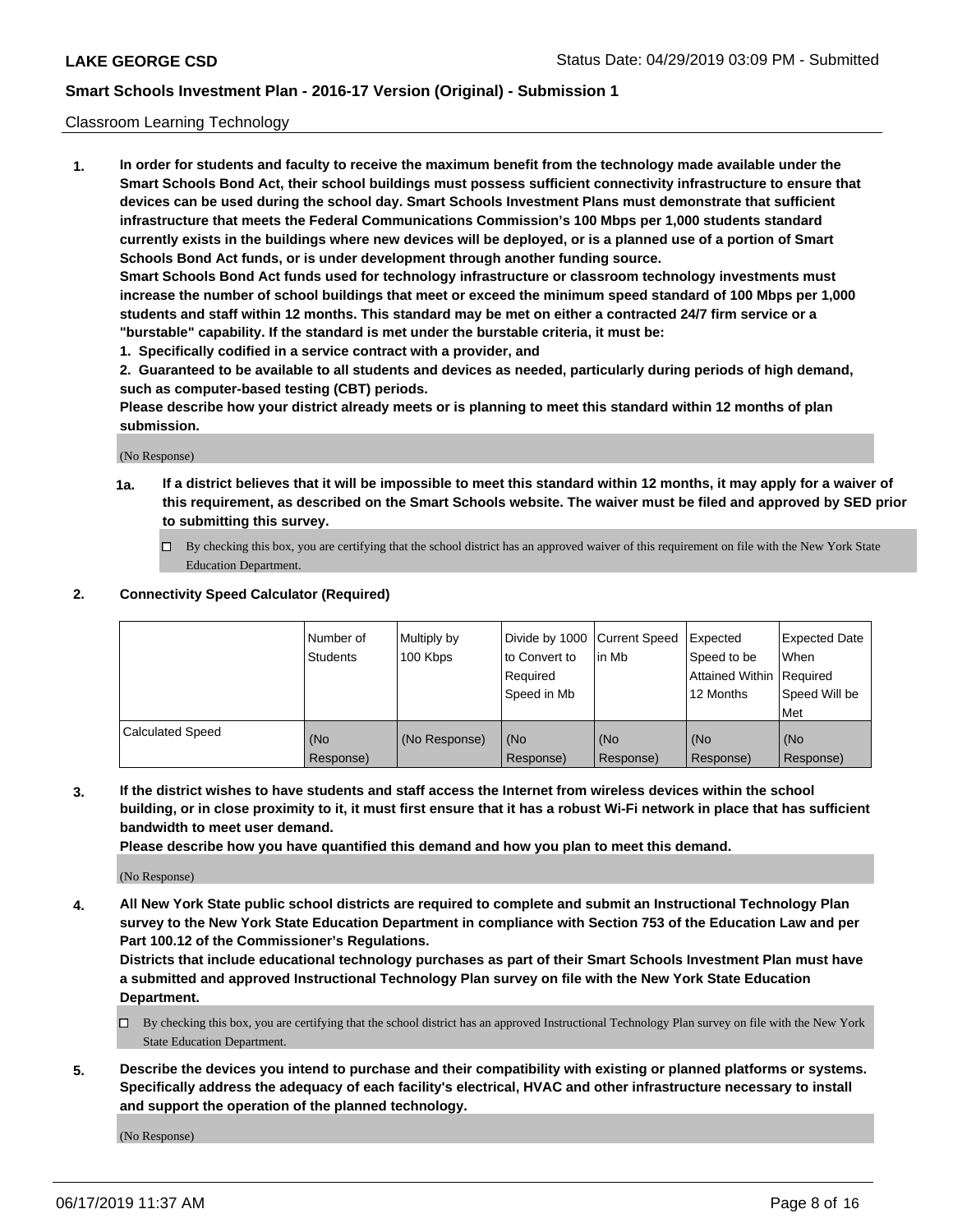#### Classroom Learning Technology

- **6. Describe how the proposed technology purchases will:**
	- **> enhance differentiated instruction;**
	- **> expand student learning inside and outside the classroom;**
	- **> benefit students with disabilities and English language learners; and**
	- **> contribute to the reduction of other learning gaps that have been identified within the district.**

**The expectation is that districts will place a priority on addressing the needs of students who struggle to succeed in a rigorous curriculum. Responses in this section should specifically address this concern and align with the district's Instructional Technology Plan (in particular Question 2 of E. Curriculum and Instruction: "Does the district's instructional technology plan address the needs of students with disabilities to ensure equitable access to instruction, materials and assessments?" and Question 3 of the same section: "Does the district's instructional technology plan address the provision of assistive technology specifically for students with disabilities to ensure access to and participation in the general curriculum?"**

(No Response)

**7. Where appropriate, describe how the proposed technology purchases will enhance ongoing communication with parents and other stakeholders and help the district facilitate technology-based regional partnerships, including distance learning and other efforts.**

(No Response)

**8. Describe the district's plan to provide professional development to ensure that administrators, teachers and staff can employ the technology purchased to enhance instruction successfully.**

**Note: This response should be aligned and expanded upon in accordance with your district's response to Question 1 of F. Professional Development of your Instructional Technology Plan: "Please provide a summary of professional development offered to teachers and staff, for the time period covered by this plan, to support technology to enhance teaching and learning. Please include topics, audience and method of delivery within your summary."**

(No Response)

- **9. Districts must contact the SUNY/CUNY teacher preparation program that supplies the largest number of the district's new teachers to request advice on innovative uses and best practices at the intersection of pedagogy and educational technology.**
	- By checking this box, you certify that you have contacted the SUNY/CUNY teacher preparation program that supplies the largest number of your new teachers to request advice on these issues.
	- **9a. Please enter the name of the SUNY or CUNY Institution that you contacted.**

(No Response)

**9b. Enter the primary Institution phone number.**

(No Response)

**9c. Enter the name of the contact person with whom you consulted and/or will be collaborating with on innovative uses of technology and best practices.**

(No Response)

**10. A district whose Smart Schools Investment Plan proposes the purchase of technology devices and other hardware must account for nonpublic schools in the district.**

**Are there nonpublic schools within your school district?**

Yes

 $\square$  No

**11. Nonpublic Classroom Technology Loan Calculator**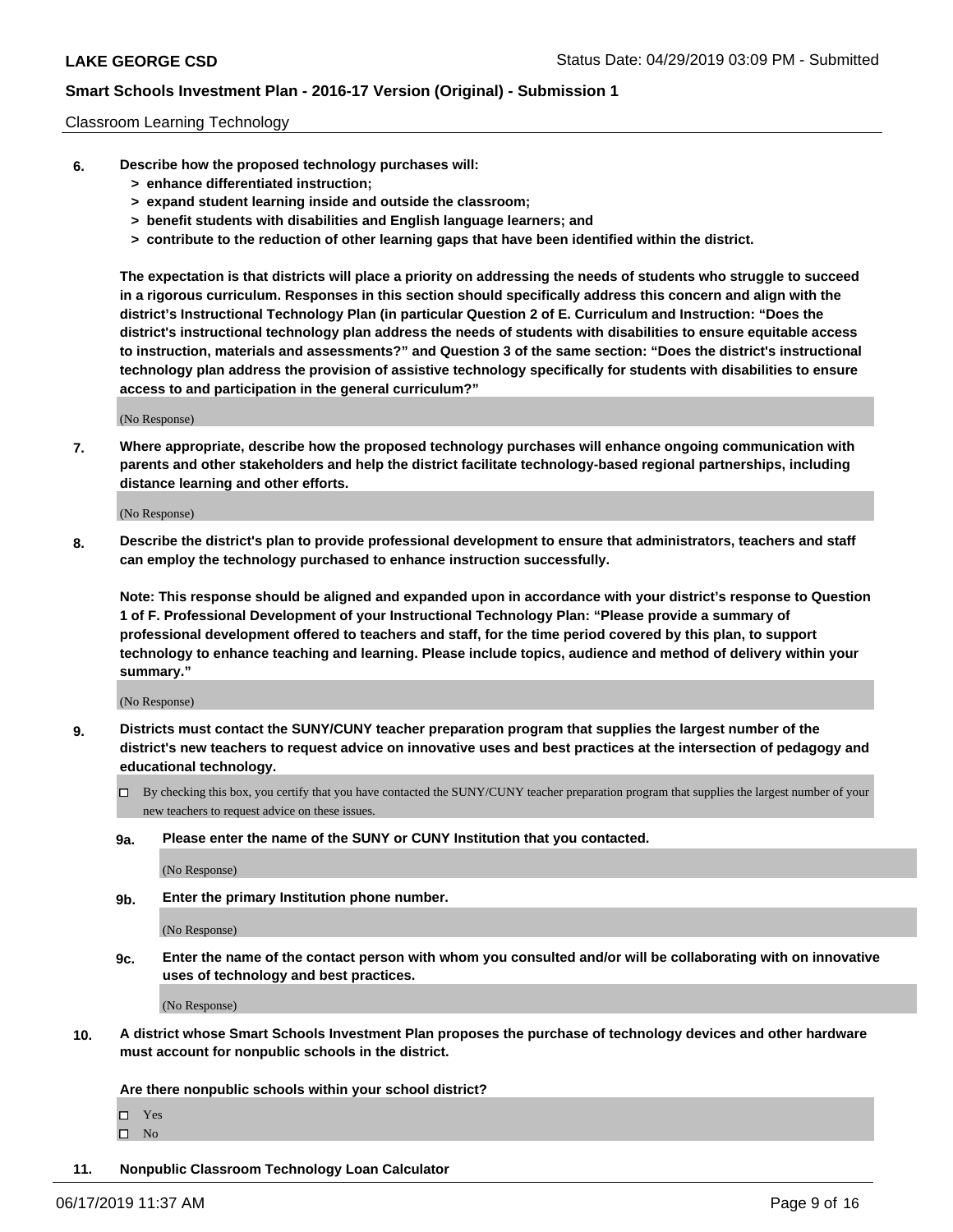#### Classroom Learning Technology

**The Smart Schools Bond Act provides that any Classroom Learning Technology purchases made using Smart Schools funds shall be lent, upon request, to nonpublic schools in the district. However, no school district shall be required to loan technology in amounts greater than the total obtained and spent on technology pursuant to the Smart Schools Bond Act and the value of such loan may not exceed the total of \$250 multiplied by the nonpublic school enrollment in the base year at the time of enactment. See:**

**http://www.p12.nysed.gov/mgtserv/smart\_schools/docs/Smart\_Schools\_Bond\_Act\_Guidance\_04.27.15\_Final.pdf.**

|                                       | 1. Classroom<br>Technology<br>Sub-allocation | 2. Public<br>l Enrollment<br>$(2014 - 15)$ | l 3. Nonpublic<br>l Enrollment<br>$(2014 - 15)$ | l 4. Sum of<br>Public and<br>l Nonpublic<br>Enrollment                                        | 15. Total Per<br>Pupil Sub-<br>l allocation | l 6. Total<br>Nonpublic Loan<br>Amount |
|---------------------------------------|----------------------------------------------|--------------------------------------------|-------------------------------------------------|-----------------------------------------------------------------------------------------------|---------------------------------------------|----------------------------------------|
| Calculated Nonpublic Loan<br>l Amount |                                              |                                            |                                                 | (No Response)   (No Response)   (No Response)   (No Response)   (No Response)   (No Response) |                                             |                                        |

**12. To ensure the sustainability of technology purchases made with Smart Schools funds, districts must demonstrate a long-term plan to maintain and replace technology purchases supported by Smart Schools Bond Act funds. This sustainability plan shall demonstrate a district's capacity to support recurring costs of use that are ineligible for Smart Schools Bond Act funding such as device maintenance, technical support, Internet and wireless fees, maintenance of hotspots, staff professional development, building maintenance and the replacement of incidental items. Further, such a sustainability plan shall include a long-term plan for the replacement of purchased devices and equipment at the end of their useful life with other funding sources.**

 $\Box$  By checking this box, you certify that the district has a sustainability plan as described above.

**13. Districts must ensure that devices purchased with Smart Schools Bond funds will be distributed, prepared for use, maintained and supported appropriately. Districts must maintain detailed device inventories in accordance with generally accepted accounting principles.**

By checking this box, you certify that the district has a distribution and inventory management plan and system in place.

**14. If you are submitting an allocation for Classroom Learning Technology complete this table. Note that the calculated Total at the bottom of the table must equal the Total allocation for this category that you entered in the SSIP Overview overall budget.**

|                          | Sub-Allocation |
|--------------------------|----------------|
| Interactive Whiteboards  | (No Response)  |
| <b>Computer Servers</b>  | (No Response)  |
| <b>Desktop Computers</b> | (No Response)  |
| <b>Laptop Computers</b>  | (No Response)  |
| <b>Tablet Computers</b>  | (No Response)  |
| <b>Other Costs</b>       | (No Response)  |
| Totals:                  | 0              |

**15. Please detail the type, quantity, per unit cost and total cost of the eligible items under each sub-category. This is especially important for any expenditures listed under the "Other" category. All expenditures must be capital-bond eligible to be reimbursed through the SSBA. If you have any questions, please contact us directly through smartschools@nysed.gov.**

**Please specify in the "Item to be Purchased" field which specific expenditures and items are planned to meet the district's nonpublic loan requirement, if applicable.**

**NOTE: Wireless Access Points that will be loaned/purchased for nonpublic schools should ONLY be included in this category, not under School Connectivity, where public school districts would list them.**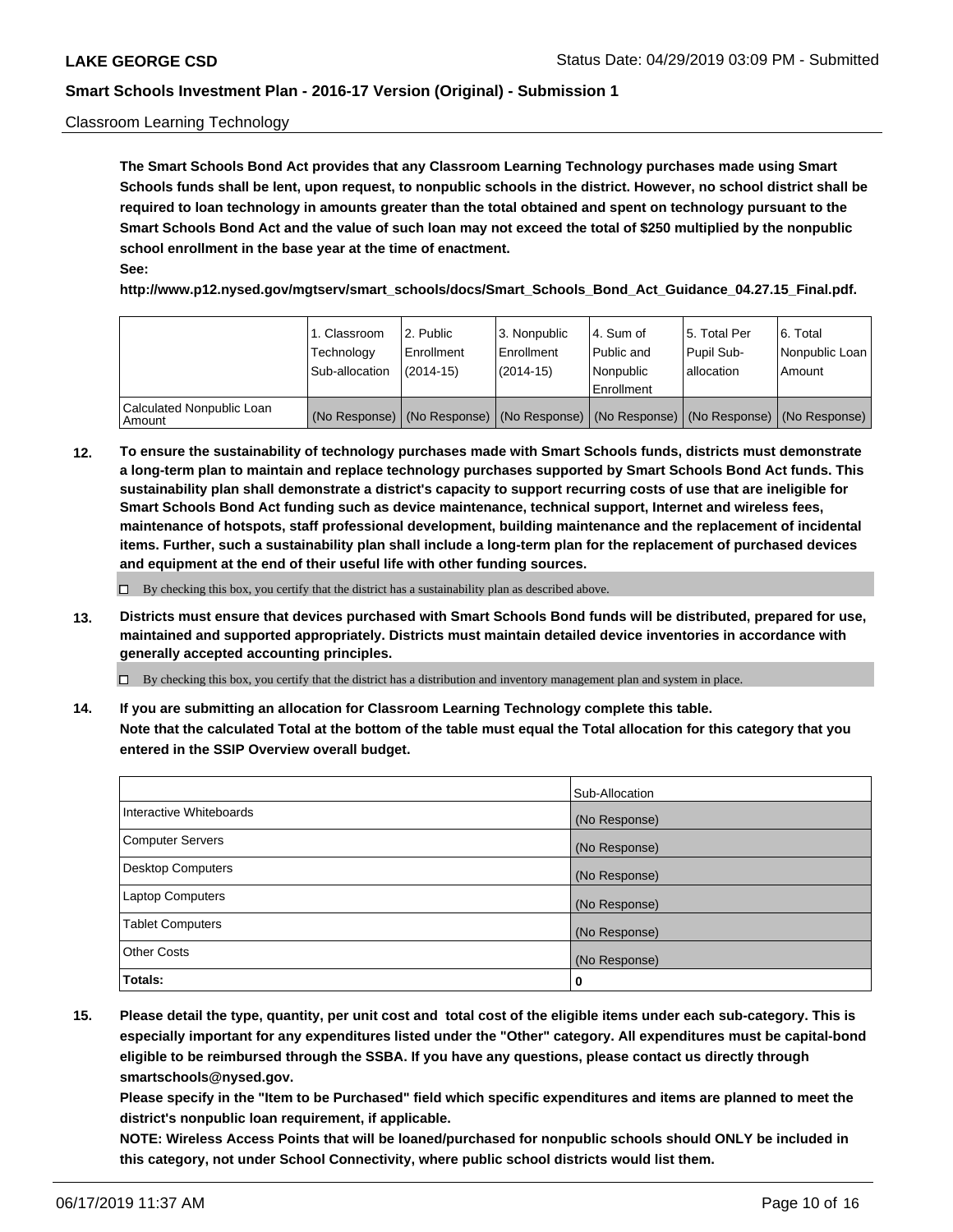Classroom Learning Technology

| Select the allowable expenditure | Iltem to be Purchased | Quantity      | Cost per Item | <b>Total Cost</b> |
|----------------------------------|-----------------------|---------------|---------------|-------------------|
| type.                            |                       |               |               |                   |
| Repeat to add another item under |                       |               |               |                   |
| each type.                       |                       |               |               |                   |
| (No Response)                    | (No Response)         | (No Response) | (No Response) | (No Response)     |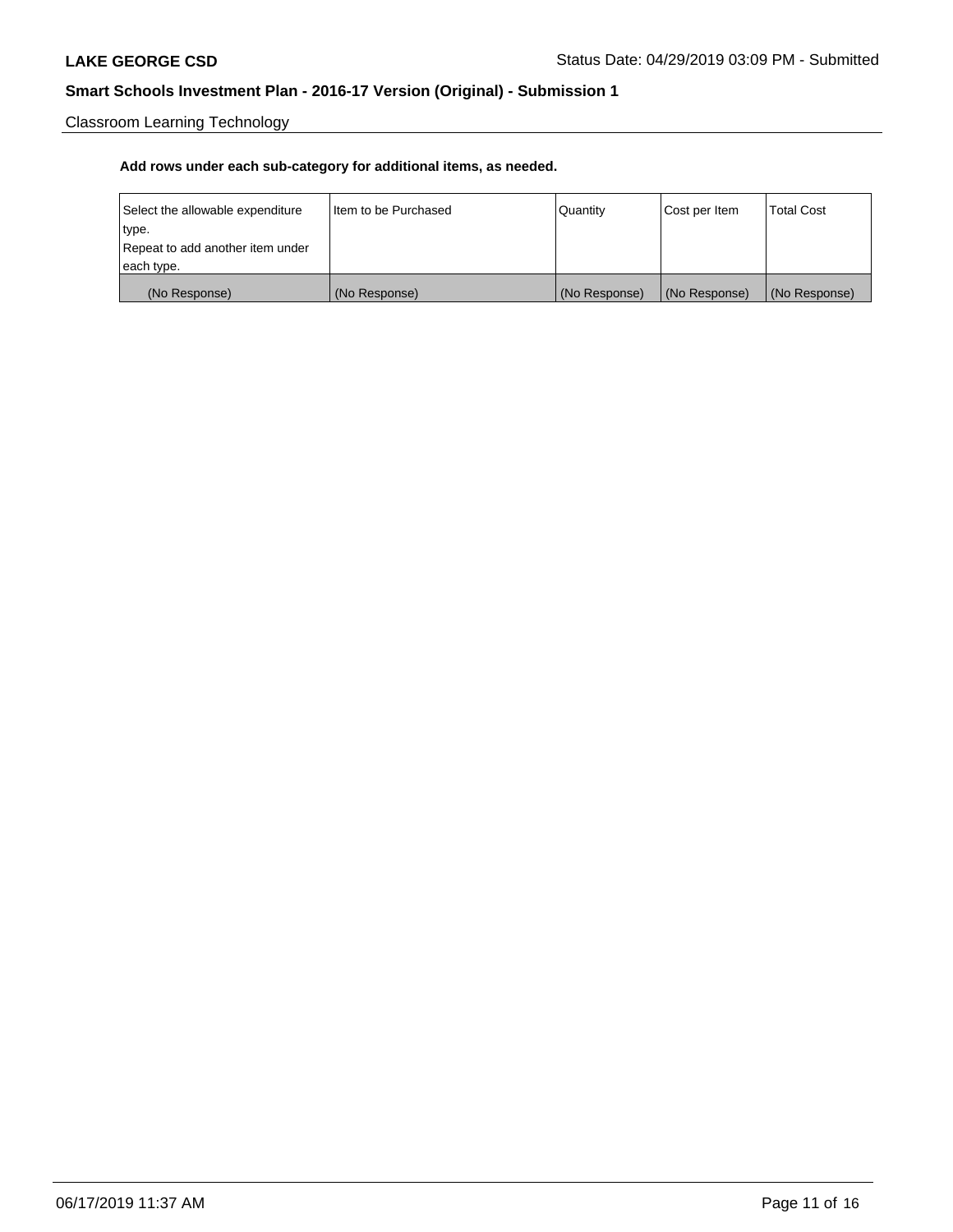#### Pre-Kindergarten Classrooms

**1. Provide information regarding how and where the district is currently serving pre-kindergarten students and justify the need for additional space with enrollment projections over 3 years.**

(No Response)

- **2. Describe the district's plan to construct, enhance or modernize education facilities to accommodate prekindergarten programs. Such plans must include:**
	- **Specific descriptions of what the district intends to do to each space;**
	- **An affirmation that pre-kindergarten classrooms will contain a minimum of 900 square feet per classroom;**
	- **The number of classrooms involved;**
	- **The approximate construction costs per classroom; and**
	- **Confirmation that the space is district-owned or has a long-term lease that exceeds the probable useful life of the improvements.**

(No Response)

**3. Smart Schools Bond Act funds may only be used for capital construction costs. Describe the type and amount of additional funds that will be required to support ineligible ongoing costs (e.g. instruction, supplies) associated with any additional pre-kindergarten classrooms that the district plans to add.**

(No Response)

**4. All plans and specifications for the erection, repair, enlargement or remodeling of school buildings in any public school district in the State must be reviewed and approved by the Commissioner. Districts that plan capital projects using their Smart Schools Bond Act funds will undergo a Preliminary Review Process by the Office of Facilities Planning.**

**Please indicate on a separate row each project number given to you by the Office of Facilities Planning.**

| Project Number |  |
|----------------|--|
| (No Response)  |  |
|                |  |

**5. If you have made an allocation for Pre-Kindergarten Classrooms, complete this table.**

**Note that the calculated Total at the bottom of the table must equal the Total allocation for this category that you entered in the SSIP Overview overall budget.**

|                                          | Sub-Allocation |
|------------------------------------------|----------------|
| Construct Pre-K Classrooms               | (No Response)  |
| Enhance/Modernize Educational Facilities | (No Response)  |
| <b>Other Costs</b>                       | (No Response)  |
| Totals:                                  | 0              |

**6. Please detail the type, quantity, per unit cost and total cost of the eligible items under each sub-category. This is especially important for any expenditures listed under the "Other" category. All expenditures must be capital-bond eligible to be reimbursed through the SSBA. If you have any questions, please contact us directly through smartschools@nysed.gov.**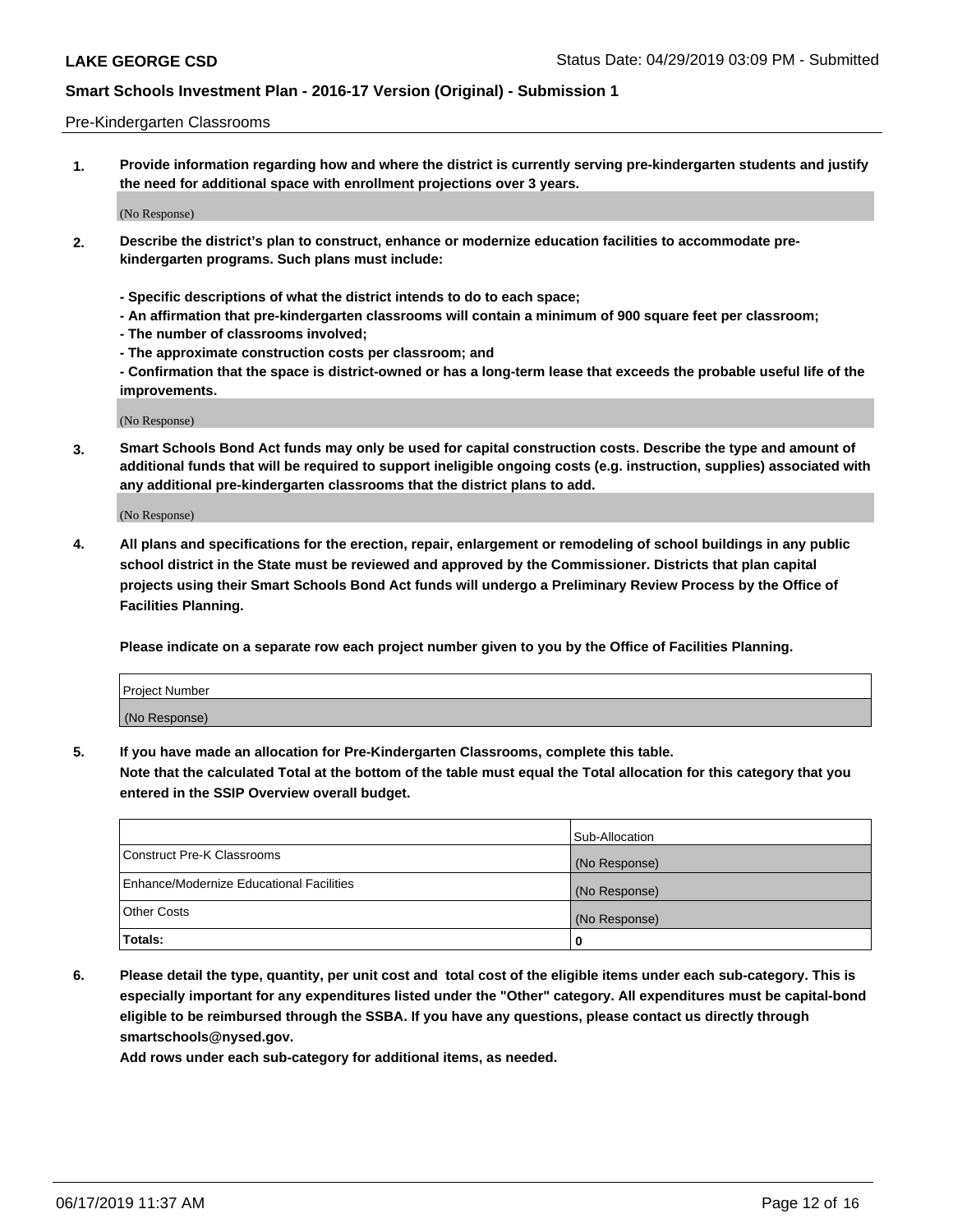Pre-Kindergarten Classrooms

| Select the allowable expenditure | Item to be purchased | Quantity      | Cost per Item | <b>Total Cost</b> |
|----------------------------------|----------------------|---------------|---------------|-------------------|
| type.                            |                      |               |               |                   |
| Repeat to add another item under |                      |               |               |                   |
| each type.                       |                      |               |               |                   |
| (No Response)                    | (No Response)        | (No Response) | (No Response) | (No Response)     |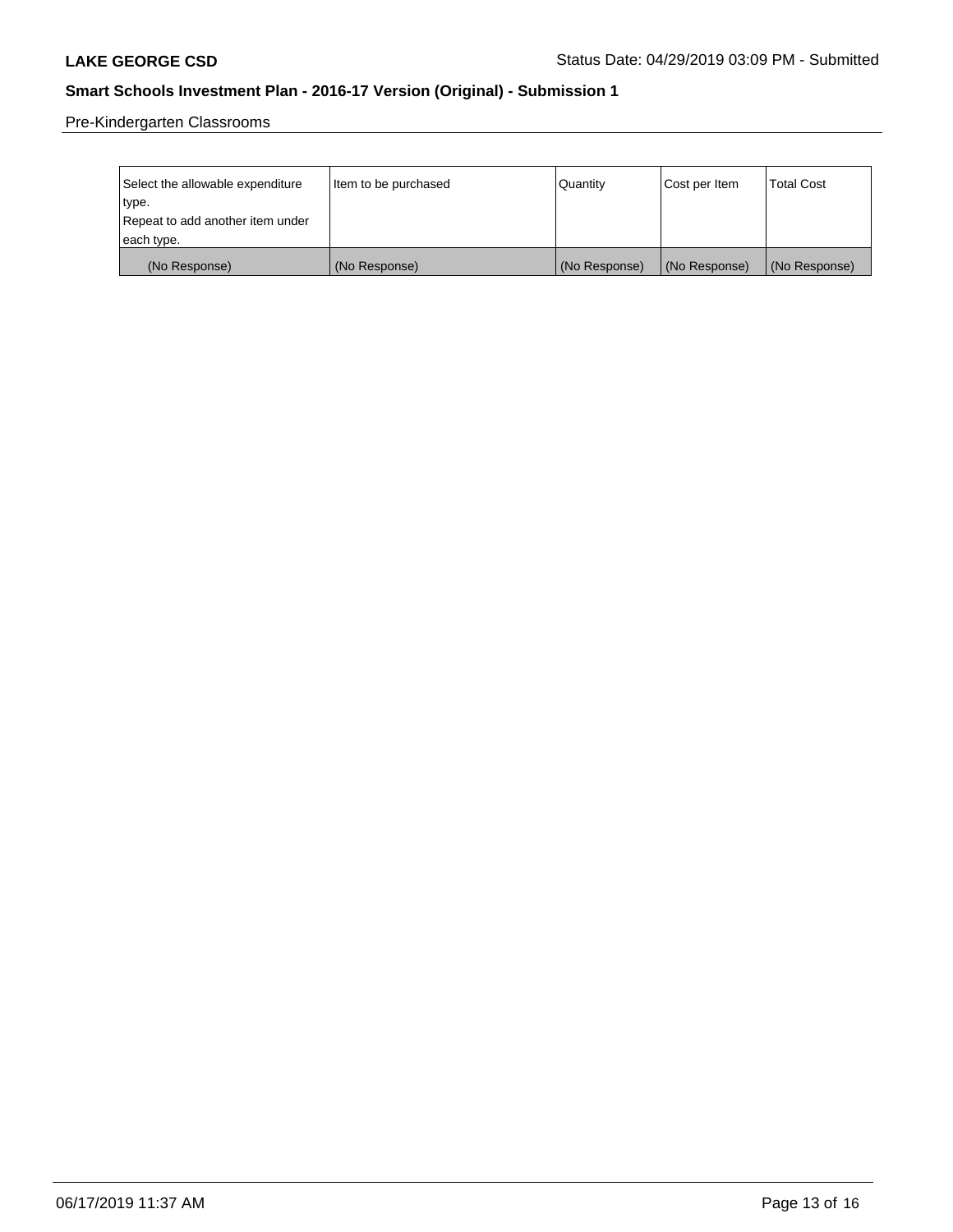Replace Transportable Classrooms

**1. Describe the district's plan to construct, enhance or modernize education facilities to provide high-quality instructional space by replacing transportable classrooms.**

(No Response)

**2. All plans and specifications for the erection, repair, enlargement or remodeling of school buildings in any public school district in the State must be reviewed and approved by the Commissioner. Districts that plan capital projects using their Smart Schools Bond Act funds will undergo a Preliminary Review Process by the Office of Facilities Planning.**

**Please indicate on a separate row each project number given to you by the Office of Facilities Planning.**

| Project Number |  |
|----------------|--|
|                |  |
|                |  |
|                |  |
|                |  |
| (No Response)  |  |
|                |  |
|                |  |
|                |  |

**3. For large projects that seek to blend Smart Schools Bond Act dollars with other funds, please note that Smart Schools Bond Act funds can be allocated on a pro rata basis depending on the number of new classrooms built that directly replace transportable classroom units.**

**If a district seeks to blend Smart Schools Bond Act dollars with other funds describe below what other funds are being used and what portion of the money will be Smart Schools Bond Act funds.**

(No Response)

**4. If you have made an allocation for Replace Transportable Classrooms, complete this table. Note that the calculated Total at the bottom of the table must equal the Total allocation for this category that you entered in the SSIP Overview overall budget.**

|                                                | Sub-Allocation |
|------------------------------------------------|----------------|
| Construct New Instructional Space              | (No Response)  |
| Enhance/Modernize Existing Instructional Space | (No Response)  |
| <b>Other Costs</b>                             | (No Response)  |
| Totals:                                        | 0              |

**5. Please detail the type, quantity, per unit cost and total cost of the eligible items under each sub-category. This is especially important for any expenditures listed under the "Other" category. All expenditures must be capital-bond eligible to be reimbursed through the SSBA. If you have any questions, please contact us directly through smartschools@nysed.gov.**

| Select the allowable expenditure | Item to be purchased | l Quantitv    | Cost per Item | <b>Total Cost</b> |
|----------------------------------|----------------------|---------------|---------------|-------------------|
| type.                            |                      |               |               |                   |
| Repeat to add another item under |                      |               |               |                   |
| each type.                       |                      |               |               |                   |
| (No Response)                    | (No Response)        | (No Response) | (No Response) | (No Response)     |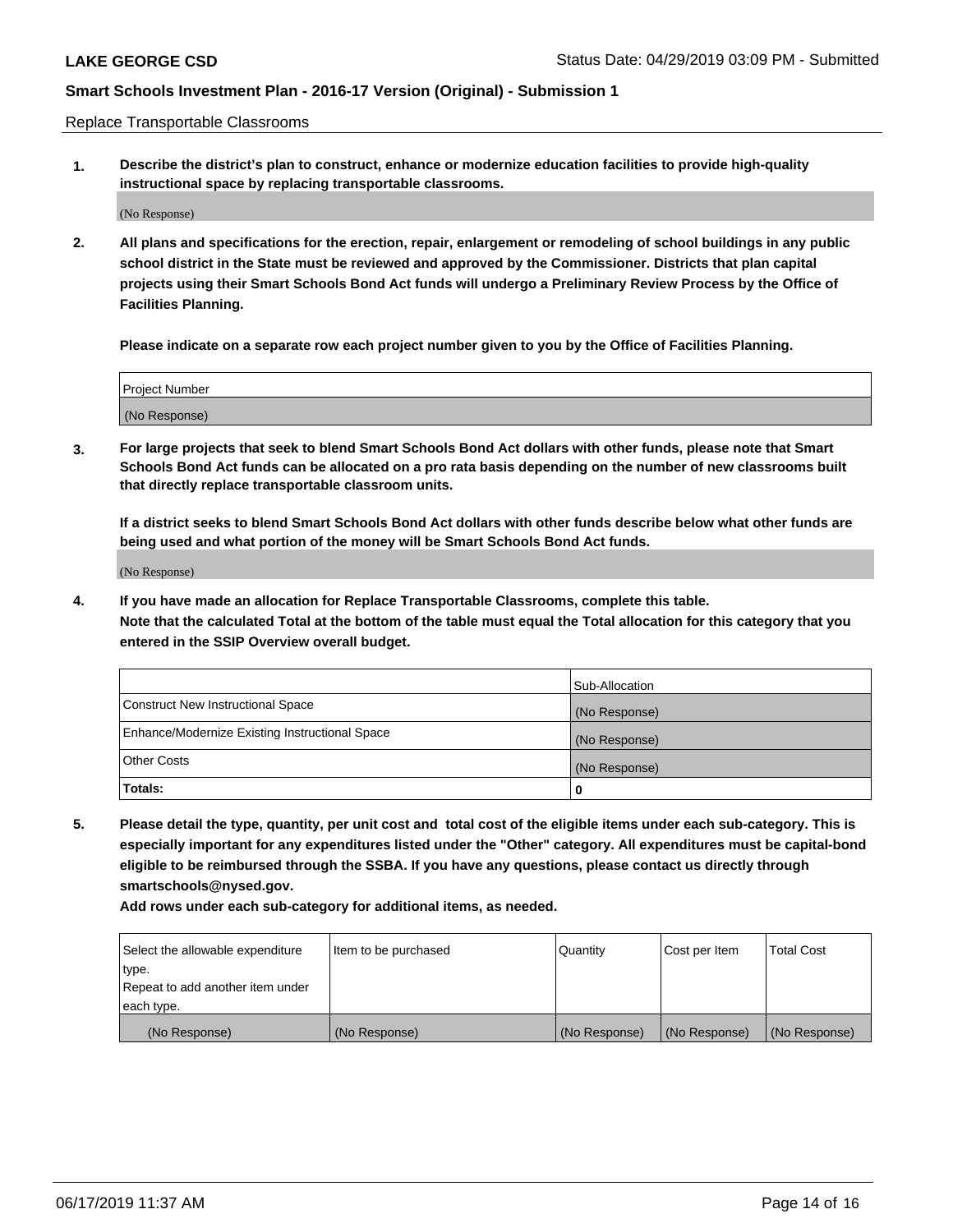High-Tech Security Features

**1. Describe how you intend to use Smart Schools Bond Act funds to install high-tech security features in school buildings and on school campuses.**

(No Response)

**2. All plans and specifications for the erection, repair, enlargement or remodeling of school buildings in any public school district in the State must be reviewed and approved by the Commissioner. Districts that plan capital projects using their Smart Schools Bond Act funds will undergo a Preliminary Review Process by the Office of Facilities Planning.** 

**Please indicate on a separate row each project number given to you by the Office of Facilities Planning.**

| <b>Project Number</b> |  |
|-----------------------|--|
| (No Response)         |  |

- **3. Was your project deemed eligible for streamlined Review?**
	- Yes
	- $\square$  No
- **4. Include the name and license number of the architect or engineer of record.**

| <b>Name</b>   | License Number |
|---------------|----------------|
| (No Response) | (No Response)  |

**5. If you have made an allocation for High-Tech Security Features, complete this table.**

**Note that the calculated Total at the bottom of the table must equal the Total allocation for this category that you entered in the SSIP Overview overall budget.**

|                                                      | Sub-Allocation |
|------------------------------------------------------|----------------|
| Capital-Intensive Security Project (Standard Review) | (No Response)  |
| <b>Electronic Security System</b>                    | (No Response)  |
| <b>Entry Control System</b>                          | (No Response)  |
| Approved Door Hardening Project                      | (No Response)  |
| <b>Other Costs</b>                                   | (No Response)  |
| Totals:                                              | 0              |

**6. Please detail the type, quantity, per unit cost and total cost of the eligible items under each sub-category. This is especially important for any expenditures listed under the "Other" category. All expenditures must be capital-bond eligible to be reimbursed through the SSBA. If you have any questions, please contact us directly through smartschools@nysed.gov.**

| Select the allowable expenditure | Item to be purchased | Quantity      | Cost per Item | <b>Total Cost</b> |
|----------------------------------|----------------------|---------------|---------------|-------------------|
| type.                            |                      |               |               |                   |
| Repeat to add another item under |                      |               |               |                   |
| each type.                       |                      |               |               |                   |
| (No Response)                    | (No Response)        | (No Response) | (No Response) | (No Response)     |